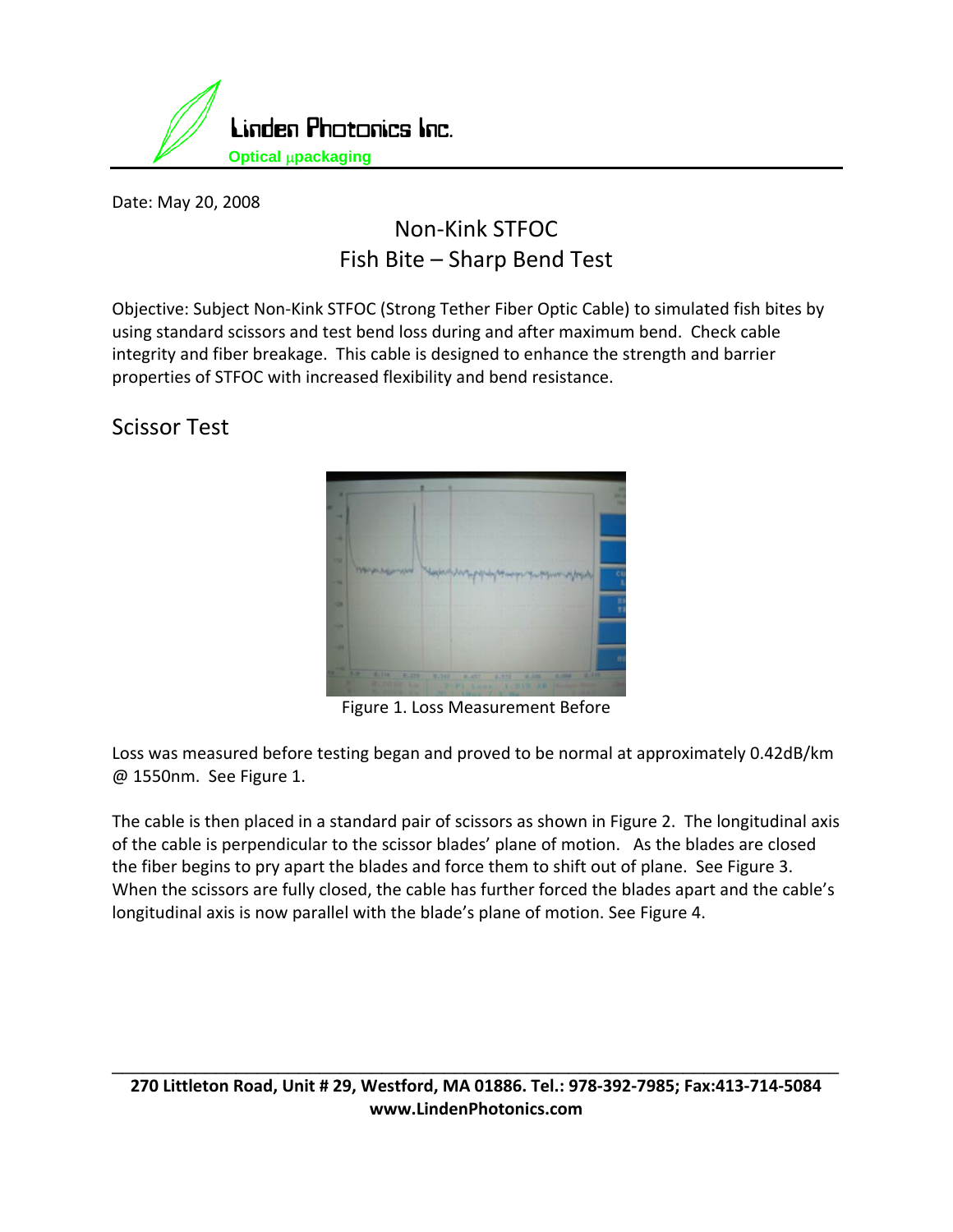



Figure 2. Scissor Test - 1



Figure 3. Scissor Test - 2



Figure 4. Scissor Test ‐ 3

270 Littleton Road, Unit # 29, Westford, MA 01886. Tel.: 978-392-7985; Fax:413-714-5084 **www.LindenPhotonics.com**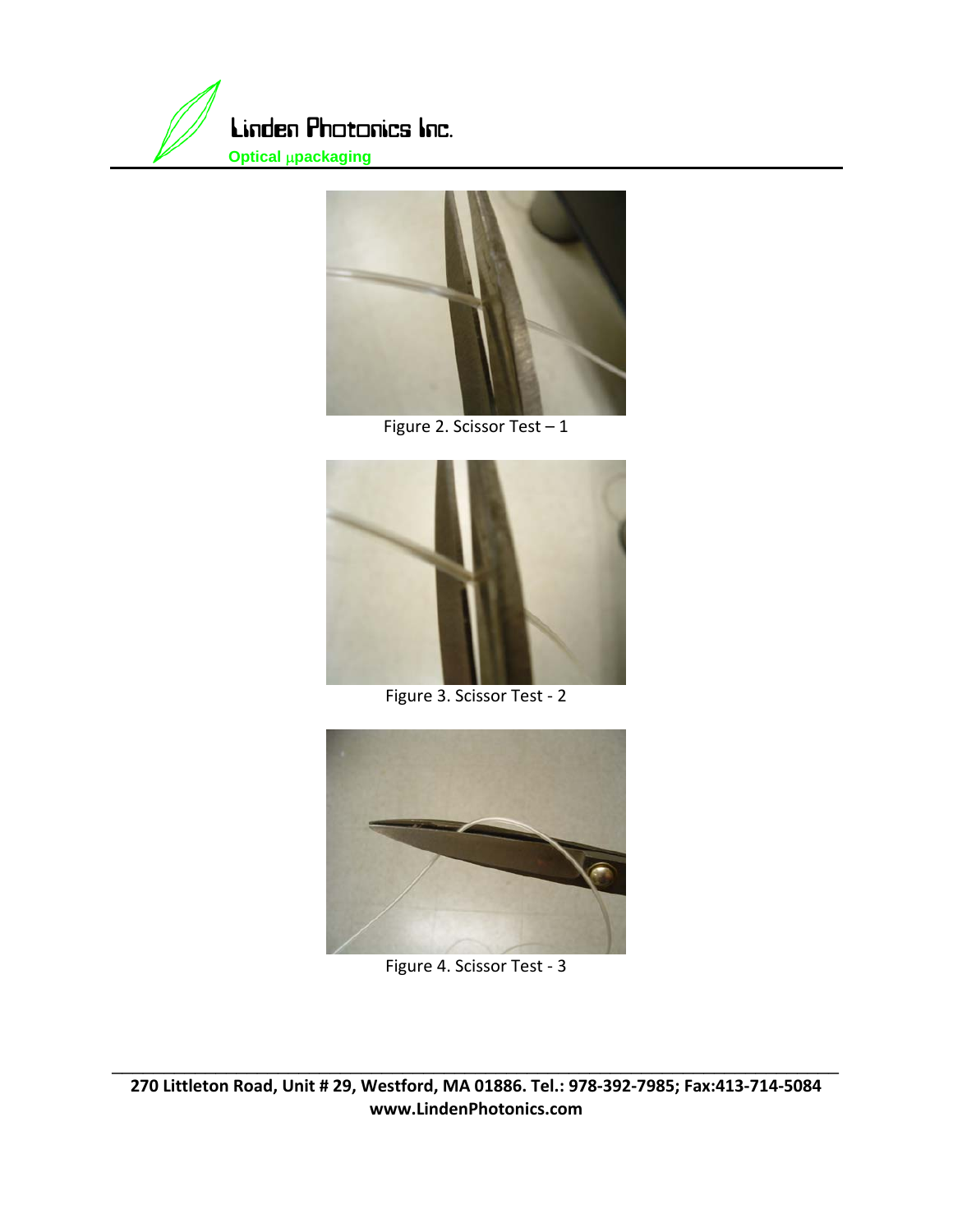



Figure 5. Loss While Under Load.

As shown in Figure 5, the loss is measured while the cable is in the final position and under stress. No appreciable loss is measured. The dB/km loss is still 0.42.

## Sharp Bend

Again, loss was measured before the test began and was shown to be normal; Approximately 0.4dB/km as with the scissor test above. The before results are shown in Figure 6.

Once this measurement had been taken, a sharp bend was introduced as shown in Figure 7. While the cable is under this sort of micro bend, the loss at that point is nearly 100% and light is no longer propagated along the remainder of the cable as shown in Figure 8.



Figure 6. Loss Before Sharp Bend Test

270 Littleton Road, Unit # 29, Westford, MA 01886. Tel.: 978-392-7985; Fax:413-714-5084 **www.LindenPhotonics.com**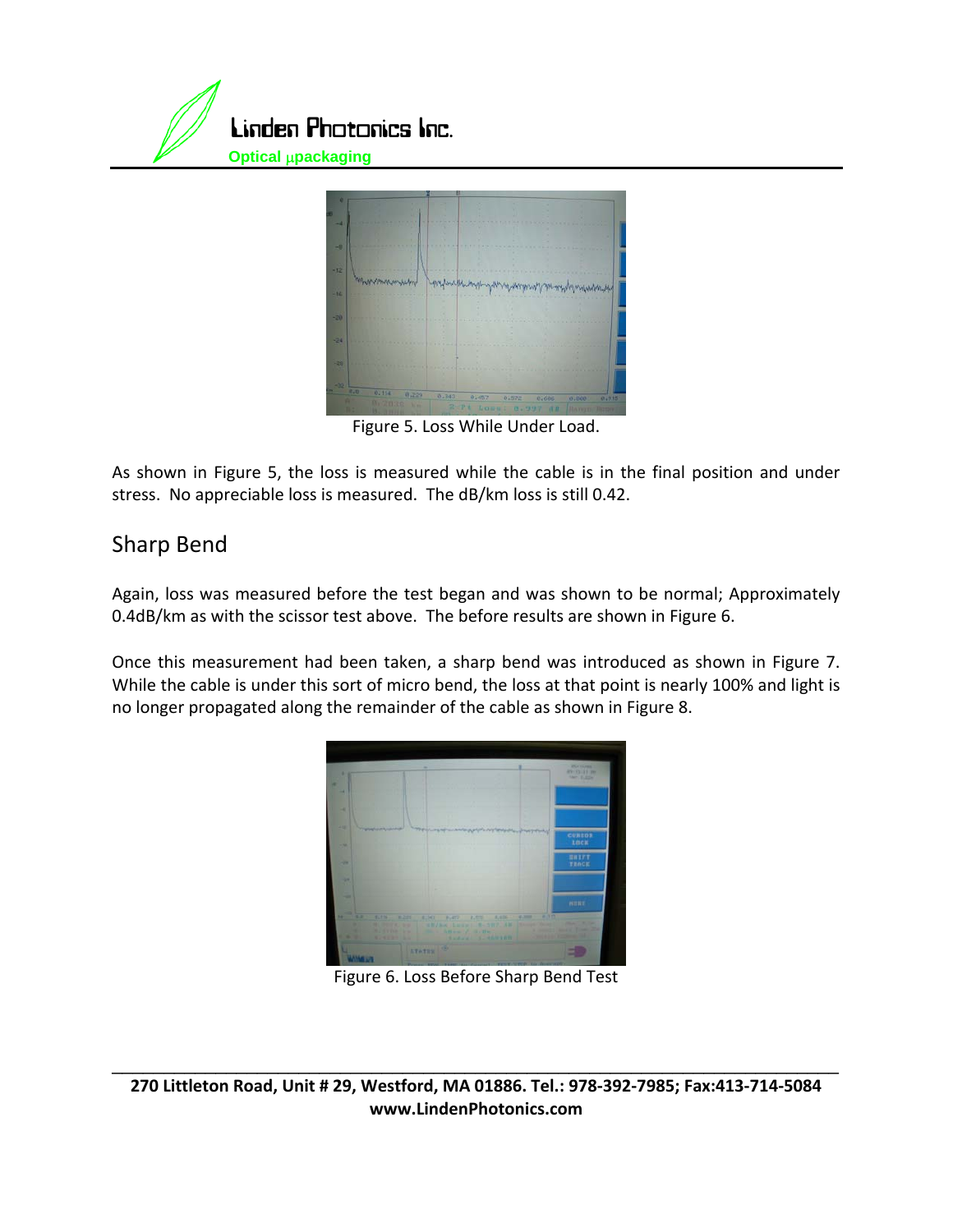



Figure 7. Sharp Bend



Figure 8. Loss During Load

This bend was measured (Figure 9) and as the figure shows, the bend radius of the cable is approximately 2mm. After this measurement is made, the sharp bend is released and the cable is allowed to return to a straight position (Figure 10). The fiber is unharmed and the loss returns to normal as shown in Figure 11 below.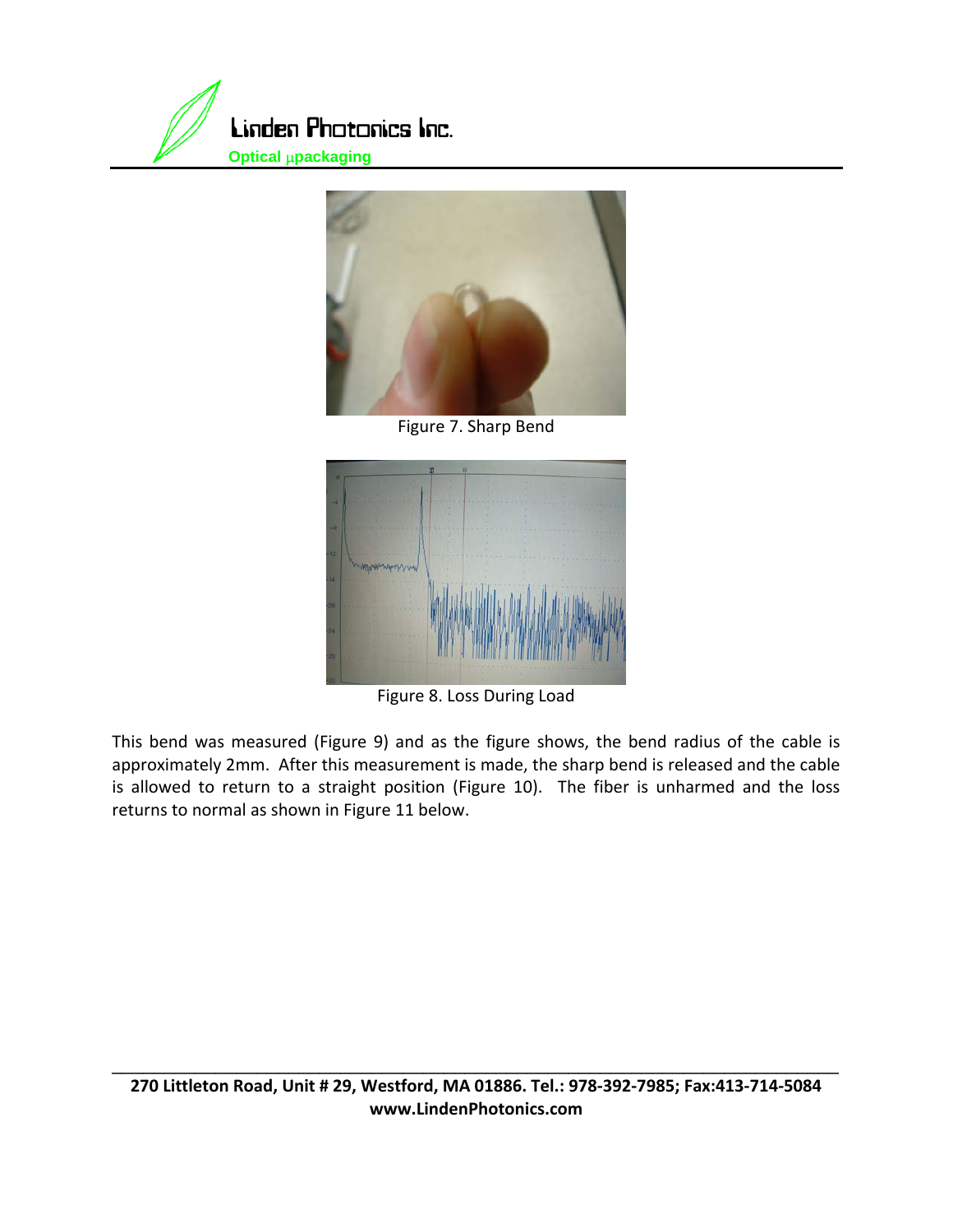





Figure 10. Post Bend Position



Figure 11. Loss After Sharp Bend Test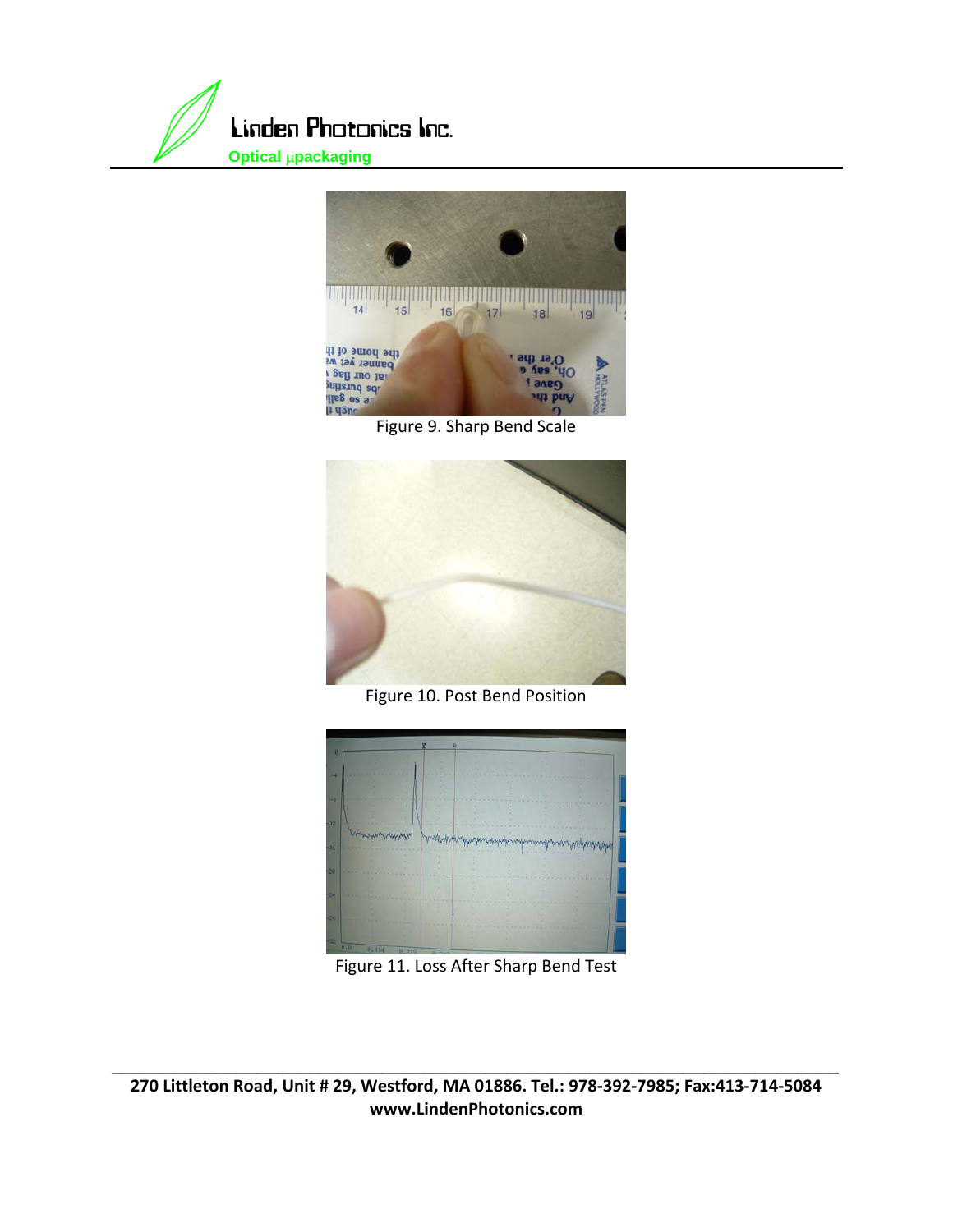

## Minimum Bend

Once again, loss was measured before the test began and was shown to be normal; Approximately 0.4dB/km as with both tests above. The before results are shown in Figure 12.

Once this measurement had been taken, a bend was introduced that would be limited only by the material (i.e. the sharpest possible bend was introduced to the cable) as shown in Figure 13. Figure 14 shows the sharp bend along side a ruler. As with the sharp bend test, the loss at that point is nearly 100% and light is no longer propagated along the remainder of the cable as shown in Figure 15.



Figure 12. Loss Before Minimum Bend Test



Figure 13. Cable Bent to the Material Limit

270 Littleton Road, Unit # 29, Westford, MA 01886. Tel.: 978-392-7985; Fax:413-714-5084 **www.LindenPhotonics.com**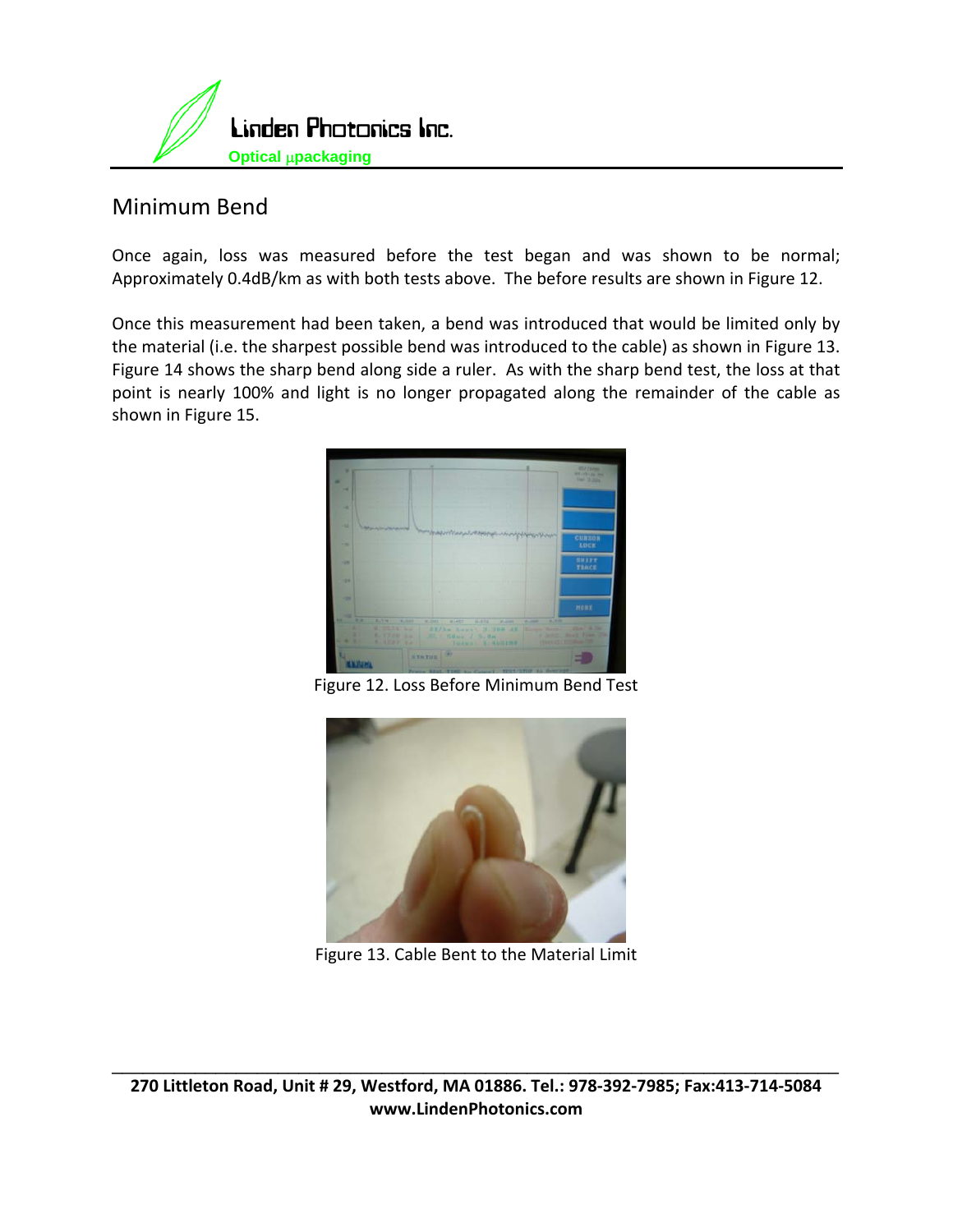



Figure 14. Minimum Bend Scale



Figure 15. Loss While Under Load

The fiber was released from the minimum bend and allowed to return to a straight position as shown in Figure 16. Some memory of the bend can be seen right at the index finger. Once again, no damage was done to the fiber and loss appeared normal as shown in Figure 16.